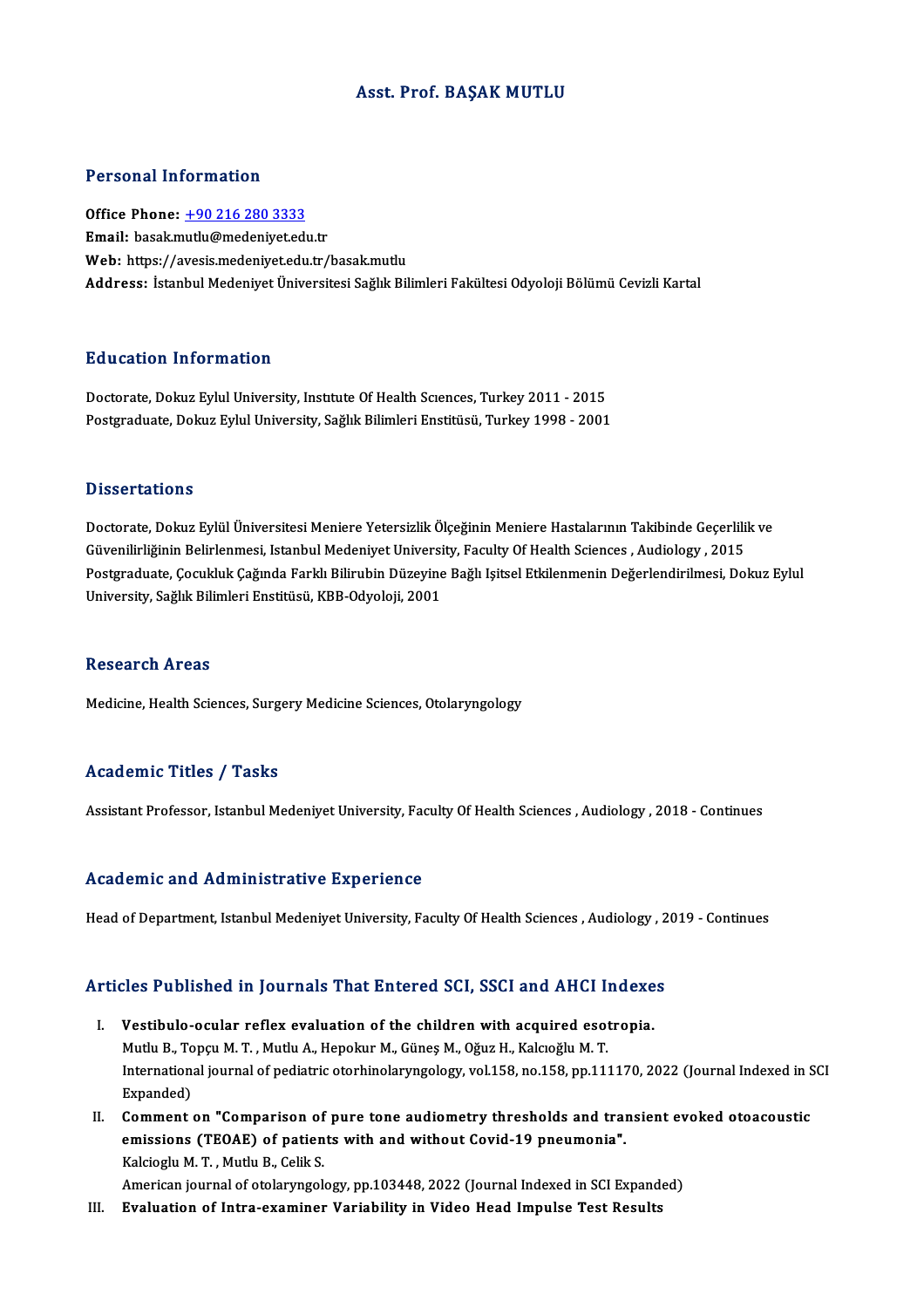MutluB.,Cesur S.,TopçuM.,GeçiciC.,AşkınÖ.,DerinsuE.

Mutlu B., Cesur S., Topçu M., Geçici C., Aşkın Ö., Derinsu E.<br>JOURNAL OF THE AMERICAN ACADEMY OF AUDIOLOGY, vol.31, no.8, pp.613-619, 2020 (Journal Indexed in SCI)<br>Comparison of Cortical Auditory Evoked Potential Eindings

Mutlu B., Cesur S., Topçu M., Geçici C., Aşkın Ö., Derinsu E.<br>JOURNAL OF THE AMERICAN ACADEMY OF AUDIOLOGY, vol.31, no.8, pp.613-619, 2020 (Journal Indexed in SCI)<br>IV. Comparison of Cortical Auditory Evoked Potential Findi **JOURNAL OF THE AM<br>Comparison of Cor<br>Recognition Score.**<br>Cürkon S. Durankava IV. Comparison of Cortical Auditory Evoked Potential Findings in Presbycusis with Low and High Word<br>Recognition Score.<br>Gürkan S., Durankaya S., Mutlu B., İşler Y., Uzun Y., Başokçu O., Erdağ T., Kırkım G.

Journal of the American Academy of Audiology, 2019 (Journal Indexed in SCI Expanded)

- Gürkan S., Durankaya S., Mutlu B., İşler Y., Uzun Y., Başokçu O., Erdağ T., Kırkım G.<br>Journal of the American Academy of Audiology, 2019 (Journal Indexed in SCI Expanded)<br>V. The Reliability and Validity of "Dokuz Eylul Uni Journal of the American Academy of Audiology, 2019 (Journal Indexed in SC<br>The Reliability and Validity of "Dokuz Eylul University Meniere's D<br>Mutlu B., Kirkim G., Durankaya S. M. , Gurkan S., BAŞOKÇU T. O. , Guneri E. A.<br>J Mutlu B., Kirkim G., Durankaya S. M. , Gurkan S., BAŞOKÇU T. O. , Guneri E. A.<br>JOURNAL OF INTERNATIONAL ADVANCED OTOLOGY, vol.14, no.2, pp.304-311, 2018 (Journal Indexed in SCI)
- Mutlu B., Kirkim G., Durankaya S. M. , Gurkan S., BAŞOKÇU T. O. , Guneri E. A.<br>JOURNAL OF INTERNATIONAL ADVANCED OTOLOGY, vol.14, no.2, pp.304-311, 2018 (Journal Indexed in SCI)<br>VI. The Effects of Behavior Type and Anger P JOURNAL OF INTERNATIONAL ADVANCED OTOLOGY, vol.14, no.2, pp.304-311, 2018 (Jo<br>The Effects of Behavior Type and Anger Parameters on Hearing Aid Satisfacti<br>Kırkım G., Durankaya S.M. , Doğan E., Mutlu B., Gürkan S., Şerbetçio The Effects of Behavior Type and Anger Parameters on Hearing Aid Satisfaction in Hearing A<br>Kırkım G., Durankaya S. M. , Doğan E., Mutlu B., Gürkan S., Şerbetçioğlu M. B. , Erdağ T. K.<br>Turkish Journal Of Geriatrics-Türk Ger Kırkım G., Durankaya S. M. , Doğan E., Mutlu B., Gürkan S., Şerbetçioğlu M. B. , Erdağ T. K.<br>Turkish Journal Of Geriatrics-Türk Geriatri Dergisi, vol.17, no.3, pp.299-304, 2014 (Journal Indexed in SCI<br>Expanded) Turkish Journal Of Geriatrics-Türk Geriatri Dergisi, vol<br>Expanded)<br>VII. Discussion of the dizziness handicap inventory.<br>Muth B. Serbetsiegh: B.
- Expanded)<br>Discussion of the dizz<br>Mutlu B., Serbetcioglu B.<br>Journal of vestibular nes Mutlu B., Serbetcioglu B.<br>Journal of vestibular research : equilibrium &amp; orientation, vol.23, pp.271-7, 2013 (Journal Indexed in SCI) Mutlu B., Serbetcioglu B.<br>Journal of vestibular research : equilibrium &amp; orientation, vol.23, pp.271-7, 2013 (Journal Indexed in SCI)<br>VIII. No association between hearing loss due to bilateral otitis media with effusio
- Journal of vestibular research : eo<br>No association between heari<br>results in preschool children.<br>Serbetsiech: B. Hautou O. Kirkir results in preschool children.<br>Serbetcioglu B., Ugurtay O., Kirkim G., Mutlu B. results in preschool children.<br>Serbetcioglu B., Ugurtay O., Kirkim G., Mutlu B.<br>International journal of pediatric otorhinolaryngology, vol.72, pp.215-22, 2008 (Journal Indexed in SCI)<br>Essaibility of neenatal bearing espec

IX. Feasibility of neonatal hearing screening program with two-stage transient otoacoustic emissions in Turkey. Internat<mark>i</mark><br>Feasibil<br>Turkey.<br><sup>Tatli M</sub></sup> Feasibility of neonatal hearing screening program with two<br>Turkey.<br>Tatli M., Bulent S., Duman N., Kumral A., Kirkim G., Ogun B., Ozkan H.<br>Pediatrics international : official journal of the Japan Bediatric Secie

**Turkey.**<br>Tatli M., Bulent S., Duman N., Kumral A., Kirkim G., Ogun B., Ozkan H.<br>Pediatrics international : official journal of the Japan Pediatric Society, vol.49, pp.161-6, 2007 (Journal Indexed in<br>SCD Tatli<br>Pedia<br>SCI)<br>Long Pediatrics international : official journal of the Japan Pediatric Society, vol.49, pp.161-6, 2007 (Journal Indexed in SCI)<br>SCI)<br>X. Long-term follow-up of otherwise healthy term infants with marked hyperbilirubinaemia: sho

- SCI)<br>Long-term follow-up of otherwise healthy term infant<br>limits of exchange transfusion be changed in Turkey?<br>Duman N. Orkan H. Serbetejech: B. Orün B. Kumral A. Avgi Long-term follow-up of otherwise healthy term infants<br>limits of exchange transfusion be changed in Turkey?<br>Duman N., Ozkan H., Serbetçioglu B., Ogün B., Kumral A., Avci M.<br>Asta paedistrica (Oslo Norway : 1992), val 92, pp. limits of exchange transfusion be changed in Turkey?<br>Duman N., Ozkan H., Serbetçioglu B., Ogün B., Kumral A., Avci M.<br>Acta paediatrica (Oslo, Norway : 1992), vol.93, pp.361-7, 2004 (Journal Indexed in SCI)<br>Long term outsom
- Duman N., Ozkan H., Serbetçioglu B., Ogün B., Kumral A., Avci M.<br>Acta paediatrica (Oslo, Norway : 1992), vol.93, pp.361-7, 2004 (Journal Indexed in SCI)<br>XI. Long-term outcome of neonatal hyperbilirubinaemia: subjective and Acta paedia<br>Long-term<br>measures.<br>Oğün (Mutl

Oğün (Mutlu) B., Serbetçioğlu B., Duman N., Ozkan H., Kirkim G.

Clinical otolaryngology and allied sciences, vol.28, pp.507-13, 2003 (Journal Indexed in SCI)

# Articles Published in Other Journals

I. Bone-Anchored Hearing Implants: Surgical and Audiological Comparison of Different Surgical nes 1 asns.<br>Bone-Ancho<br>Techniques<br>Tongy M. MU Bone-Anchored Hearing Implants: Surgical and Audiological (<br>Techniques<br>Topcu M., MUTLU B., Celik S., Celikgun B., MUTLU A., KALCIOĞLU M. T.<br>INTERNATIONAL ARCHIVES OF OTORHINOLARYNCOLOGY 2022 (Je)

Techniques<br>Topcu M., MUTLU B., Celik S., Celikgun B., MUTLU A., KALCIOĞLU M. T.<br>INTERNATIONAL ARCHIVES OF OTORHINOLARYNGOLOGY, 2022 (Journal Indexed in ESCI) Topcu M., MUTLU B., Celik S., Celikgun B., MUTLU A., KALCIOĞLU M. T.<br>INTERNATIONAL ARCHIVES OF OTORHINOLARYNGOLOGY, 2022 (Journal Red Ginseng on Noise-Induced Hearing Loss<br>DIRANKAYA S.M., OLGUN Y. AKTAS S. Felicischu H. E.

- DURANKAYA S. M. , OLGUN Y., AKTAŞ S., Eskicioglu H. E. , GÜRKAN S., Altun Z., MUTLU B., Kolatan E., DOĞAN E.,<br>YILMAZ O., et al. II. Effect of Korean Red Ginseng on Noise-Induced Hearing Loss DURANKAYA S. M. , OLGUN Y., AKTAŞ S., Eskicioglu H. E. , GÜRKAN S., Altun Z., MUTLU B., Kolatan E., DOĞAN E<br>YILMAZ O., et al.<br>TURKISH ARCHIVES OF OTORHINOLARYNGOLOGY, vol.59, no.2, pp.111-117, 2021 (Journal Indexed in ESCI YILMAZ 0., et al.<br>TURKISH ARCHIVES OF OTORHINOLARYNGOLOGY, vol.59, no.2, pp.111-117, 2021 (Journal Indexed in ESCI)<br>III. A Case with Brown-Vialetto-Van Laere Syndrome: A Sudden Onset Auditory Neuropathy Spectrum<br>Disend
- TURKISH<br>A Case wi<br>Disorder<br>MUTU U P **A Case with Brown-Vialett<br>Disorder<br>MUTLU B., Topcu M., Ciprut A.<br>TURELY ARCHIVES OF OTOR** Disorder<br>MUTLU B., Topcu M., Ciprut A.<br>TURKISH ARCHIVES OF OTORHINOLARYNGOLOGY, vol.57, no.4, pp.201-205, 2019 (Journal Indexed in ESCI)<br>Examination and Comparison of Electrically Evoked Compaund Action Potentials and Elec

MUTLU B., Topcu M., Ciprut A.<br>TURKISH ARCHIVES OF OTORHINOLARYNGOLOGY, vol.57, no.4, pp.201-205, 2019 (Journal Indexed in ESCI)<br>IV. Examination and Comparison of Electrically Evoked Compound Action Potentials and Electrica TURKISH ARCHIVES OF OTORHINOLARYNGOLOGY, vol.57, no.4, pp.201-205, 2019 (Journal Indexed in ESCI)<br>Examination and Comparison of Electrically Evoked Compound Action Potentials and Electrically<br>Evoked Auditory Brainstem Resp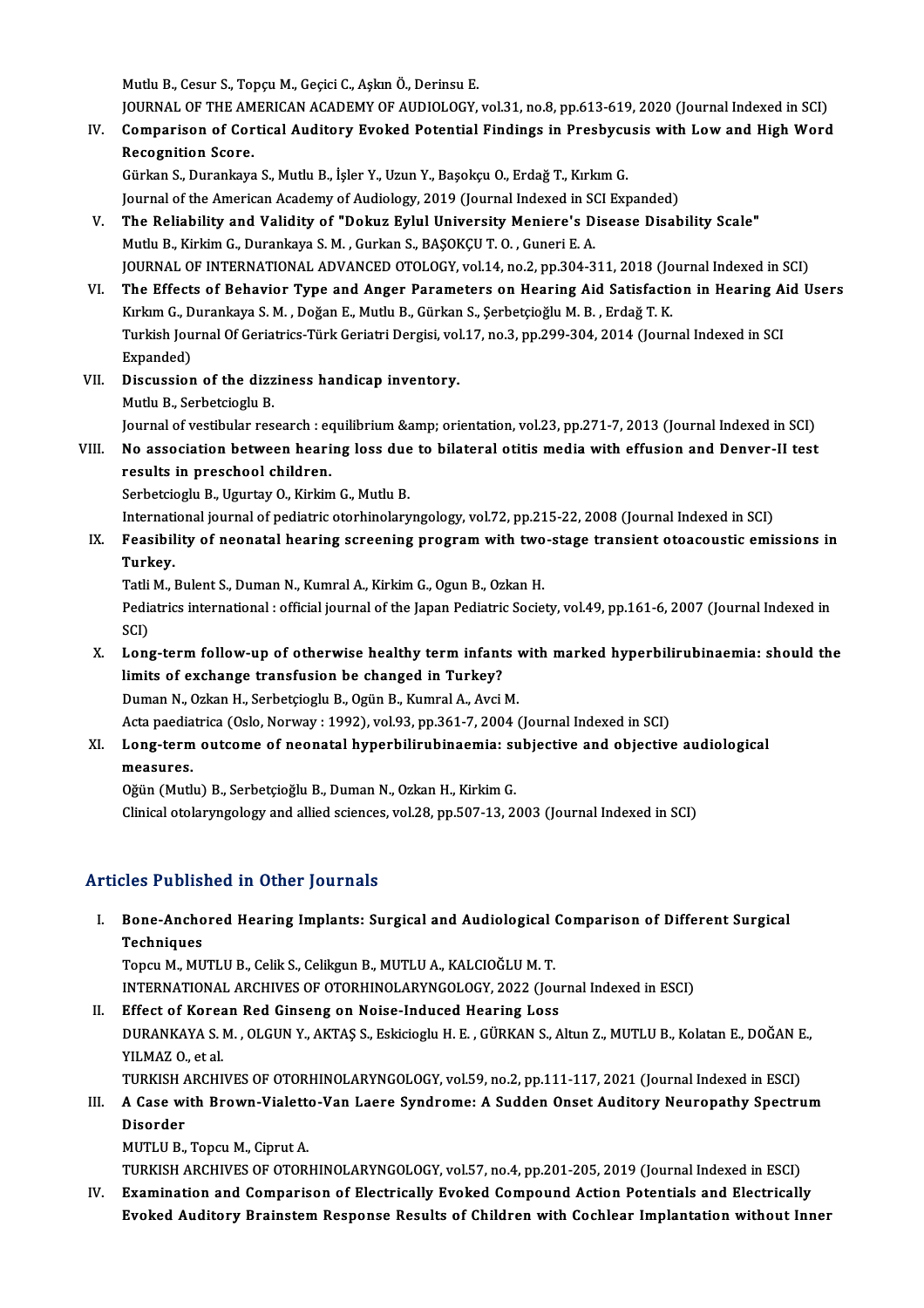## Ear Anomaly

Bayrak S., MUTLU B., Kirkim G., Serbetcioglu B. Ear Anomaly<br>Bayrak S., MUTLU B., Kirkim G., Serbetcioglu B.<br>TURKISH ARCHIVES OF OTORHINOLARYNGOLOGY-TURK OTORINOLARENGOLOJI ARSIVI, vol.57, no.2, pp.81-85,<br>2010 (Jaurnal Indaued in ESC) Bayrak S., MUTLU B., Kirkim G., S<br>TURKISH ARCHIVES OF OTORHI<br>2019 (Journal Indexed in ESCI)<br>Comnanison of Audiological TURKISH ARCHIVES OF OTORHINOLARYNGOLOGY-TURK OTORINOLARENGOLOJI ARSIVI, vol.57, no.<br>2019 (Journal Indexed in ESCI)<br>V. Comparison of Audiological Findings in Patients with Vestibular Migraine and Migraine.<br>Kulam C. Mutly B.

- 2019 (Journal Indexed in ESCI)<br><mark>Comparison of Audiological Findings in Patients with Vestibular Migra</mark><br>Kırkım G., Mutlu B., Olgun Y., Tanriverdizade T., Keskinoğlu P., Güneri E., Akdal G.<br>Turkish arshives of oterhinologung Comparison of Audiological Findings in Patients with Vestibular Migraine and Mig<br>Kırkım G., Mutlu B., Olgun Y., Tanriverdizade T., Keskinoğlu P., Güneri E., Akdal G.<br>Turkish archives of otorhinolaryngology, vol.55, pp.158-Kırkım G., Mutlu B., Olgun Y., Tanriverdizade T., Keskinoğlu P., Güneri E., Akdal G.<br>Turkish archives of otorhinolaryngology, vol.55, pp.158-161, 2017 (Journal Inde<br>VI. Validity and Reliability of the Diagnostic Tests for Turkish archives of otorhinolaryngology, vol.55, pp.158-161, 2017 (Journal Indexed in ESCI)
- 

Turkish archives of otorhinolaryngology, vol.54, pp.124-130, 2016 (Journal Indexed in ESCI)

# **Turkish archives of otorn**<br>Books & Book Chapters ooks & Book Chapt<br>I. Saf Ses Odyometri<br>Muth P

# I. Saf Ses Odyometri<br>Mutlu B.

Saf Ses Odyometri<br>Mutlu B.<br>in: Tüm Yönleriyle Odyoloji, Mehmet Fatih Öğüt,Sema Başak,Günay Kırkım, Editor, US Akademi, İzmir, pp.111-130, Mutlu<br>in: Tüi<br>2021<br>Sof Sc 2021<br>Saf Ses Odyometri<br>Mutlu B., Şerbetçioğlu M. B.<br>inı İsitme Kaybının Testleri

# 2021<br>II. Saf Ses Odyometri

in: İşitme Kaybının Testleri, Tanısı ve Tedavisi, M.Bülent Şerbetçioğlu, Editor, Nobel Tıp Kitapevi, İstanbul, pp.114-<br>135. 2021 Mutlu B., Şe<br>in: İşitme K<br>135, 2021<br>Sarahral I 135, 2021<br>Serebral Palsi ve İşitme Problen<br>Torun Topçu M., Mutlu B., Atılgan A.<br>inı Serebral Palsive Multidisinliner V

## III. Serebral Palsi ve İşitme Problemleri

in: Serebral Palsiye Multidisipliner Yaklaşım, Afitap İçağasıoğlu, Editor, Türkiye Klinikleri Yayınevi, Ankara, pp.4-8,<br>2019 Torun<br>in: Ser<br>2019<br>Vestil in: Serebral Palsiye Multidisip<br>2019<br>IV. Vestibuler Rehabilitasyon<br>Muthy P 2019<br>Vestibu<br>Mutlu B.<br>in: Kulak

Mutlu B.<br>in: Kulak Burun Boğaz- Baş Boyun Cerrahisi: Otoloji-Nörootoloji Kitabı, Metin Önerci,Enis Alpin Güneri, Editor, US Mutlu B.<br>in: Kulak Burun Boğaz- Baş Boyun Cerrahisi: Otoloji-<br>Akademi- İntertıp Yayınevi, İstanbul, pp.11-22, 2016<br>Orta Kulak Tranafar Fankaiyanu Akademi<br>**Orta Ku**<br>Mutlu B.<br>in: Kulak

# V. Orta Kulak Transfer Fonksiyonu

Orta Kulak Transfer Fonksiyonu<br>Mutlu B.<br>in: Kulak Burun Boğaz- Baş Boyun Cerrahisi Otoloji Cilt-1, Metin Önerci,Enis Alpin Güneri, Editor, Us Akademi -Mutlu B.<br>in: Kulak Burun Boğaz- Baş Boyun Cerrahi<br>İntertıp Yayınevi, İstanbul, pp.34-44, 2016

# intertip Yayınevi, İstanbul, pp.34-44, 2016<br>Refereed Congress / Symposium Publications in Proceedings

efereed Congress / Symposium Publications in Proceedings<br>I. Avrupa Vertigo Değerlendirme Skalasının Türkçe Geçerlilik ve Güvenilirlik Çalışması<br>Mutlu B. Mutlu A. Balası B. Avrupa Vertigo Değerler<br>Mutlu B., Mutlu A., Bakıcı B.<br>42. Türk Ulusal Kulak Buru Mutlu B., Mutlu A., Bakıcı B.

42. Türk Ulusal Kulak Burun Boğaz ve Baş Boyun Cerrahisi Kongresi, Girne, Cyprus (Kktc), 3 - 07 November 2021,<br>pp.23 42. Türk Ulusal Kulak Burun Boğaz ve Baş Boyun Cerrahisi Kongresi, Girne, Cyprus (Kktc), 3 - 07 Nover<br>pp.23<br>II. Yetişkin Koklear İmplant Kullanıcılarında Perde, Tını ve Melodi Algısının Değerlendirilmesi<br>Mutlu B. Terun Top

pp.23<br>Yetişkin Koklear İmplant Kullanıcılarında Per<br>Mutlu B., Torun Topçu M., Yüksel M., Kalcıoğlu M. T.<br><sup>9th Turkish Otelagu and Neurotelagu Congress, Arl</sub></sup> Yetişkin Koklear İmplant Kullanıcılarında Perde, Tını ve Melodi Algısının I<br>Mutlu B., Torun Topçu M., Yüksel M., Kalcıoğlu M. T.<br>8th Turkish Otology and Neurotology Congress, Ankara, Turkey, 26 - 27 June 2021<br>Vestibülar Mi Mutlu B., Torun Topçu M., Yüksel M., Kalcıoğlu M. T.<br>8th Turkish Otology and Neurotology Congress, Ankara, Turkey, 26 - 27 June 2021<br>III. Vestibüler Migren Hastalarında Statik Denge Ve Engellilik Düzeyi Arasındaki İliş

# 8th Turkish Otology<br>Vestibüler Migren<br>Değerlendirilmesi<br>Mutlu B. Cesur S Vestibüler Migr<br>Değerlendirilme<br>Mutlu B., Cesur S.<br><sup>Oth Turkish Otele</sup> <mark>Değerlendirilmesi</mark><br>Mutlu B., Cesur S.<br>8th Turkish Otology and Neurotology Congress, Ankara, Turkey, 26 - 27 June 2021, pp.12-13<br>Comparison of audiologis findings of nunch and linear ingision tochnique in patien

IV. Mutlu B., Cesur S.<br>8th Turkish Otology and Neurotology Congress, Ankara, Turkey, 26 - 27 June 2021, pp.12-13<br>IV. Comparison of audiologic findings of punch and linear incision technique in patients undergoing<br>bone anch 8th Turkish Otology and Neurotology Co<br>Comparison of audiologic findings<br>bone anchored hearing aid surgery